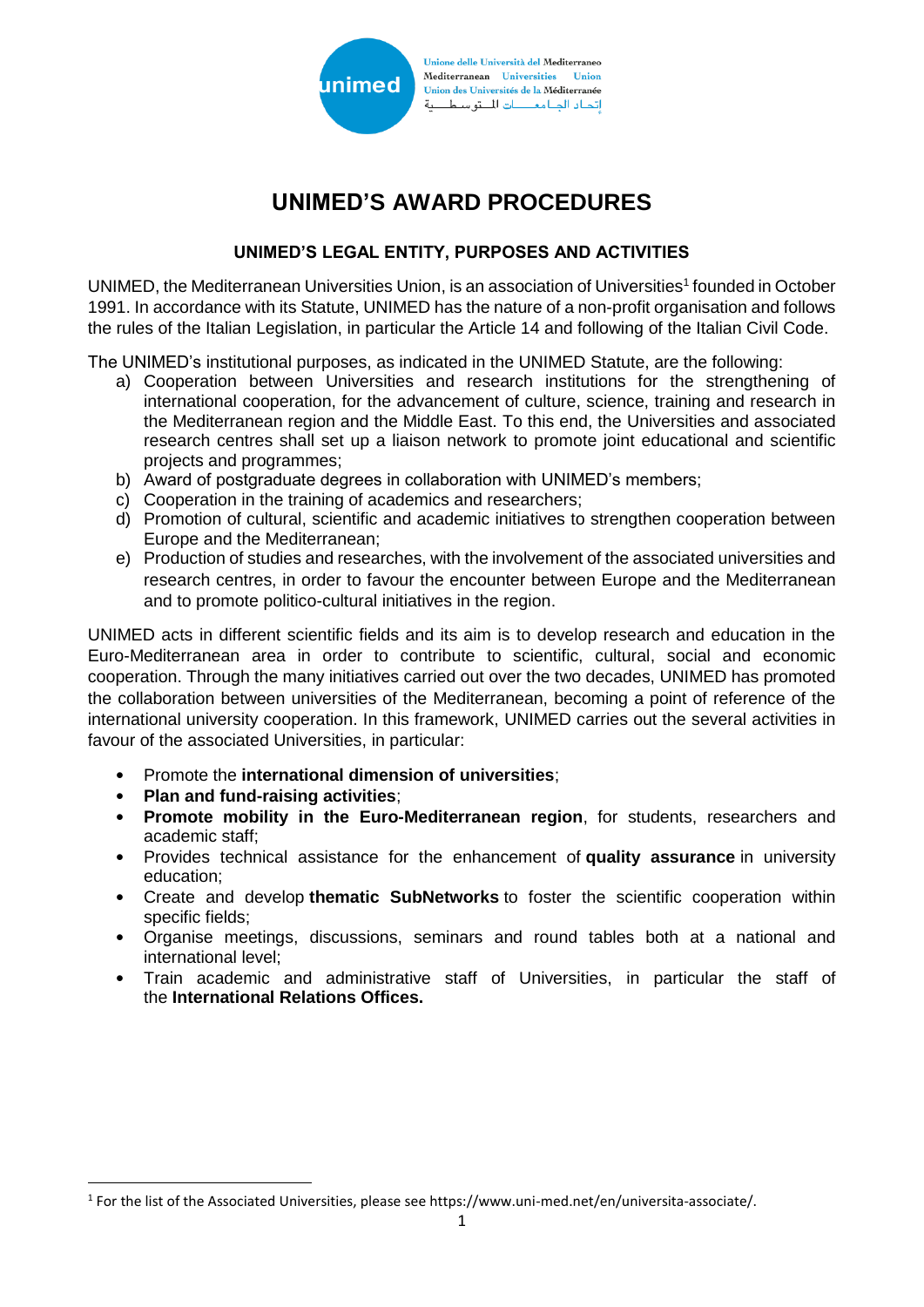

## **PROCEDURES FOR THE AWARD OF WORKS, SERVICES AND SUPPLIES CONTRACTS**

This Regulation lays down rules on the procedures for the award of works, services and supplies contracts within the different projects managed by UNIMED and financed by public contributions from national or international bodies that requires a comparative selection procedure.

In this context, UNIMED complies with the general principles of economy, effectiveness, fairness, free competition and equal treatment. The provisions of this Regulation are therefore intended to ensure proportionality and adequacy of the actions with respect to the purposes, to encourage the rotation of suppliers and to ensure full transparency and publicity of the award procedures. In particular, UNIMED guarantees:

- − The best use of the resources in the selection process and in the execution of the contract, in accordance with the principle of economy;
- − The adequacy of its actions with respect to the achievement of the purpose and interest to be accomplished, in accordance with the principle of effectiveness;
- − A fair conduct during the tendering procedure and in the execution of the contract, in accordance with the principle of fairness;
- − The effective competitiveness of the procedures, in accordance to the principle of free competition;
- − A fair and impartial evaluation of competitors, in accordance with the principle of nondiscrimination and equal treatment;

The purchase procedures provided in this Regulation aim at:

- − Defining all the stages of the purchase process with respect of the UNIMED internal organisation;
- − Identifying the roles and responsibilities of the different actors operating at the stages of the process;
- − Establishing mechanisms for ensuring process traceability, transparency, quality and costeffectiveness.

The provisions of this Regulation should be considered integrated and automatically modified on the basis of the legislative provisions contained in the Italian law D. Lgs. 18 April 2016, n. 50 ("Codice dei Contratti Pubblici") in the event that the projects managed by UNIMED foreseen for the application of national rules for the award of public works, services and supplies.

#### **1. Purchase request**

The purchase request is made by the Project Manager through a formal letter or by a simple email communication to the UNIMED Director. The purchase request must include the following elements:

- a) The Terms of Reference;
- b) The description of the good or services object of purchase;
- c) Supporting technical documentation, if needed;
- d) The expected timing for delivery or execution of the work, service or supplies.

#### **2. Authorisation to purchase**

The authorization to purchase is made by the Director of UNIMED with subscription of the purchase request and the related procedure identified by the Project Manager.

## **3. List of suppliers**

The economic operators to be invited are identified by UNIMED on the basis of preventive and specific market surveys or through the use of a specific list of suppliers prepared by UNIMED itself.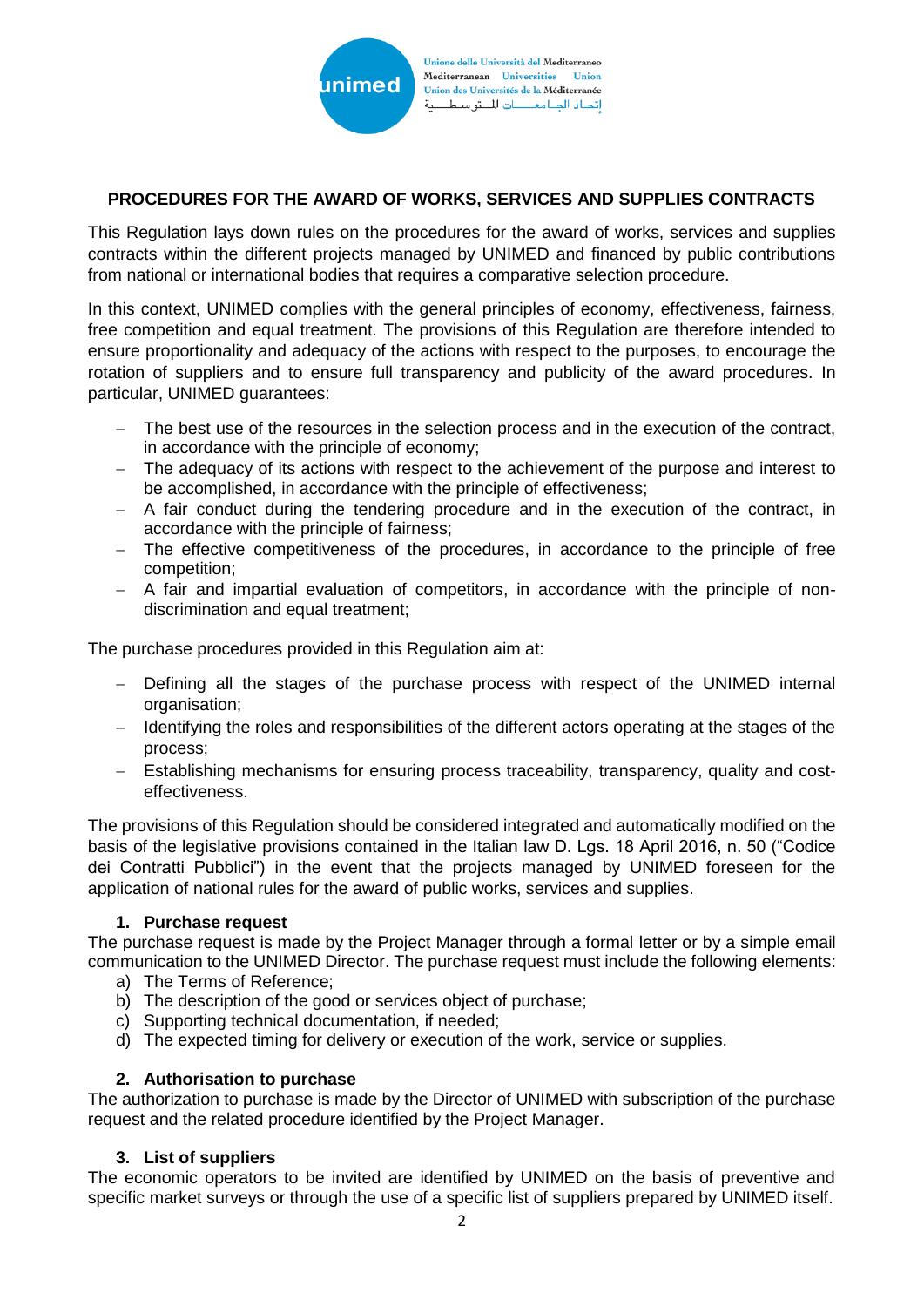

The market survey is carried out through the publication of a notice on the UNIMED institutional website, in which are described the essential elements of the performance to be acquired, the conditions required by the assignee, the deadline within the interested operators has to send a note of interest.

The list of suppliers is created through the publication on the UNIMED website of specific documentation to be used by the operators<sup>2</sup>. The list of suppliers remains open in order to allow the registration of new operators. UNIMED may also use other forms of advertising other than those mentioned above. In any case, being registered in the list of suppliers doesn't guarantee the right to receive an invitation to submit a tender.

The economic operators will be included in the list of suppliers, after verification of the qualification requirements, and will be invited to the procurement procedures in number of at least 3 (three) and in accordance to the principle of rotation. However, UNIMED has the right to invite economic operators not included in the list of suppliers and has the right to not invite all economic operators included in the list of suppliers or to opt for a public tender.

## **4. Selection procedure**

UNIMED will send the purchase request to at least 3 (three) economic operators, identified on the basis of market surveys or through the list of suppliers foreseen by this Regulation. In any case, UNIMED reserves the possibility to publish the tender on its institutional website in order to ensure the maximum level of visibility and receive offers from economic operators not registered in the list of suppliers.

UNIMED invites the economic operators to provide a written offer that must contain all the elements indicated in the Term of Reference sent with the purchase request.

The selection procedure must ensure transparency, equal treatment and set an appropriate deadline for the submission of the offers. The Term of Reference have to specify the deadline for the submission of the offers, that shall not be less than 10 (ten) days, where possible. The contract can be award even when only one valid offer has been sent, provided that the offer is considered appropriate and convenient by UNIMED.

If a contract can be awarded only to an economic operator because of the technical or artistic nature of the service, work or supplies requested, the award will be made directly by UNIMED in favour of this defined operator after explanation of the reasons.

## **5. Selection criteria**

The evaluation of the offers received and the award of the contract are made on the basis of one the following criteria:

- a) The criterion of lowest price;<br>b) The criterion of the most ecor
- The criterion of the most economically advantageous tender (best value for money standard). The compliance with this criterion can be assessed on the basis of different elements, varying according to the nature of the service, such as price, time limit for execution or delivery, cost of use, performance, quality, aesthetic and functional character, technical value, after-sales service, technical assistance, security of supply etc.

In any case, the criterion that will be applied for the evaluation of tenders and for the award of the contract must be mentioned in the Term of Reference. The Project Manager identifies, among the criteria indicated, the most appropriate one, and indicates in the Term of Reference which of the two criteria will be applied to select the best offer.

## **6. Selection Committee**

**.** 

The evaluation of the offers received has to be made by a Commission specifically constituted by:

<sup>&</sup>lt;sup>2</sup> For the required documents for the application, see https://www.uni-med.net/documenti/.